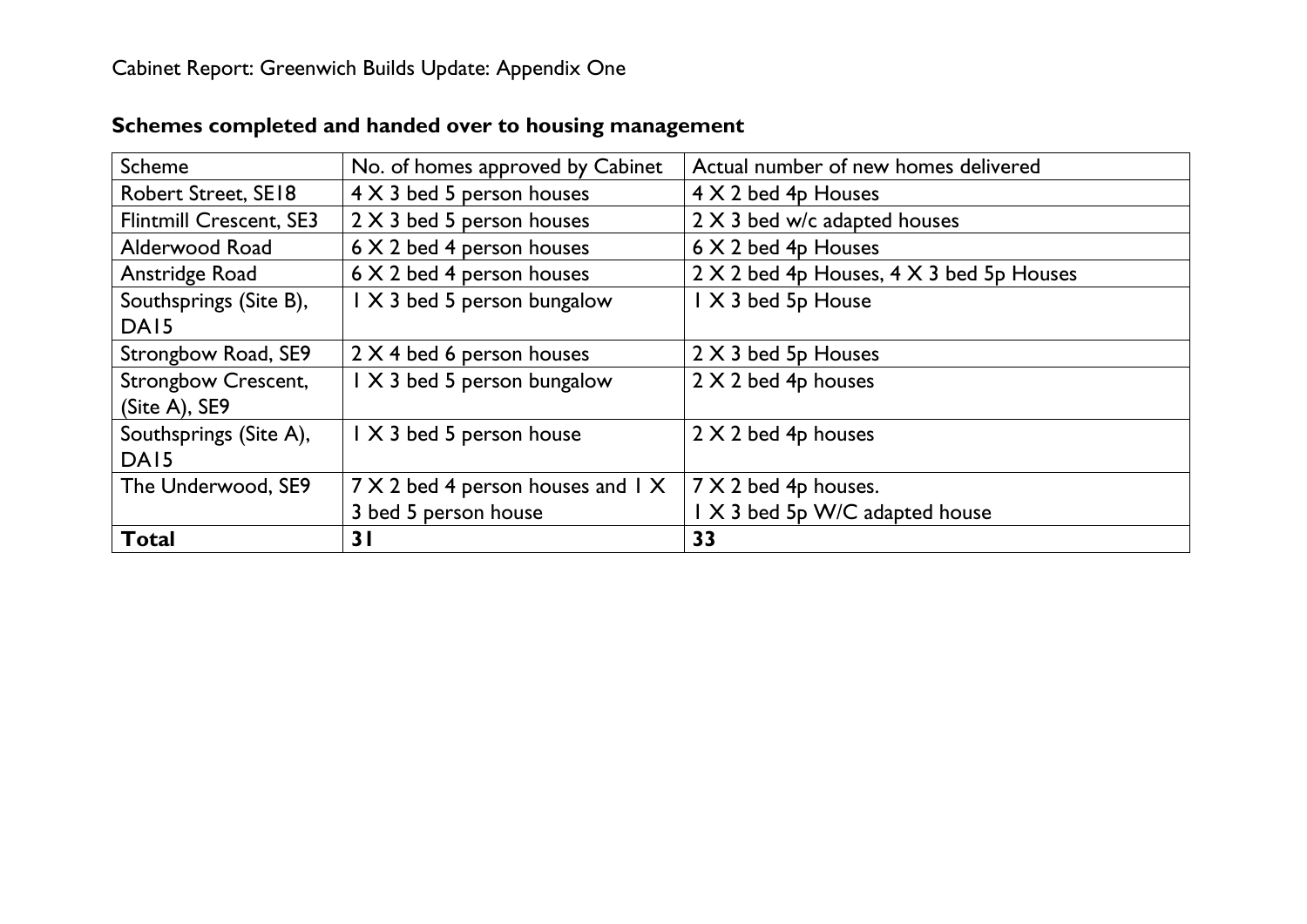| Scheme               | No. of homes approved by Cabinet                  | Actual number of new homes on site                                         |
|----------------------|---------------------------------------------------|----------------------------------------------------------------------------|
| Kidbrooke Park Road, | $24 \times 1$ bed 2 person, 60 $\times$ 2 bed 4   | 15 X 1 bed 2p flats, 56 X 2 bed 4p flats, 18 X 3 bed 5p                    |
| SE3                  | person, 25 X 3 bed 5 person,                      | flats, $16 \times 3$ bed 6p maisonettes, $4 \times 2$ bed w/c flats, 5     |
|                      | 6 X 4 bed 6 person, Nursery                       | X 3 bed 5p w/c flats, 4 X 1bed 1p w/c flats, Nursery                       |
| Palmerston Crescent, | $2 \times 2$ bed 4 person houses                  | IX 2 bed 4p w/c adapted bungalow & IX 3 bed 5p                             |
| SE <sub>18</sub>     |                                                   | w/c adapted bungalow                                                       |
| Highbrook Road/      | 5 X 3 bed 5 person houses                         | The three separate sites that were reported to                             |
| Bournebrook Road     |                                                   | Cabinet are now being developed as one application:                        |
| Ridgebrook Road/     | 17 X 3 bed 5 person houses                        | I X Retail Unit, I2 X I bed 2p flats, 2 X 2 bed 4p flats,                  |
| Rochester Way        |                                                   | $7 \times 2$ bed 4p W/c flats, 1 $\times$ 3 bed 5p W/c flat, 13 $\times$ 2 |
| Halsbrook Road, SE3  | $5 \times 2$ bed 4 person & $5 \times 3$ bed 5    | bed 4p houses, 33 $\times$ 3 bed 6p houses, 12 $\times$ 4 bed 7p           |
|                      | person houses                                     | houses                                                                     |
| Green Way            | $1 \times 3$ bed 5 person flat & $1 \times 2$ bed | $\vert$ X 2 bed 4p flat, $\vert$ X $\vert$ bed 2p w/c adapted flat         |
|                      | 4 person maisonette                               |                                                                            |
| <b>Rydons Close</b>  | 2 X 3 bed 5 person houses                         | $\frac{1}{1}$ X 4 bed w/c adapted bungalow                                 |
| Sam Manners House,   | $10 \times 1$ bed 2 person, 13 $\times$ 2 bed 3   | $6 \times 1$ bed 2p flats, $6 \times 2$ bed 4p flats, $12 \times 2$ bed 4p |
| Tuskar Street, SE10  | person & 7 X 3 bed 5 person flats                 | maisonettes, $8 \times 3$ bed 6p Houses.                                   |
| Well Hall Road, SE9  | $12 \times 1$ bed 2 person flats and $2 \times 3$ | $6 \times 1$ bed 2p flats, 7 X 2bed 4p flats, 5 X 3 bed 5p                 |
|                      | bed 5 person flats                                | flats, $2 \times 2$ bed 4p w/c adapted flats                               |
| Orangery Lane, SE9   | $12 \times 1$ bed 2 person, $3 \times 2$ bed 4    | $10 \times 1$ bed 2p flats, 2 $\times$ 2 bed 4p flats, 8 $\times$ 3 bed 5p |
|                      | person, 23 X 3 bed 5 person flats.                | flats, $ X $ bed 2p w/c flat, $3 \times 2$ bed 4p w/c flats, $ 2 $         |
|                      |                                                   | X 2 bed 4p maisonette, 2 X 3 bed 5p houses. 2 X 1                          |
|                      |                                                   | bed 2 person flat, I X commercial unit                                     |
| <b>Total</b>         | 234                                               | 295                                                                        |

#### **Schemes that are in contract with a builder**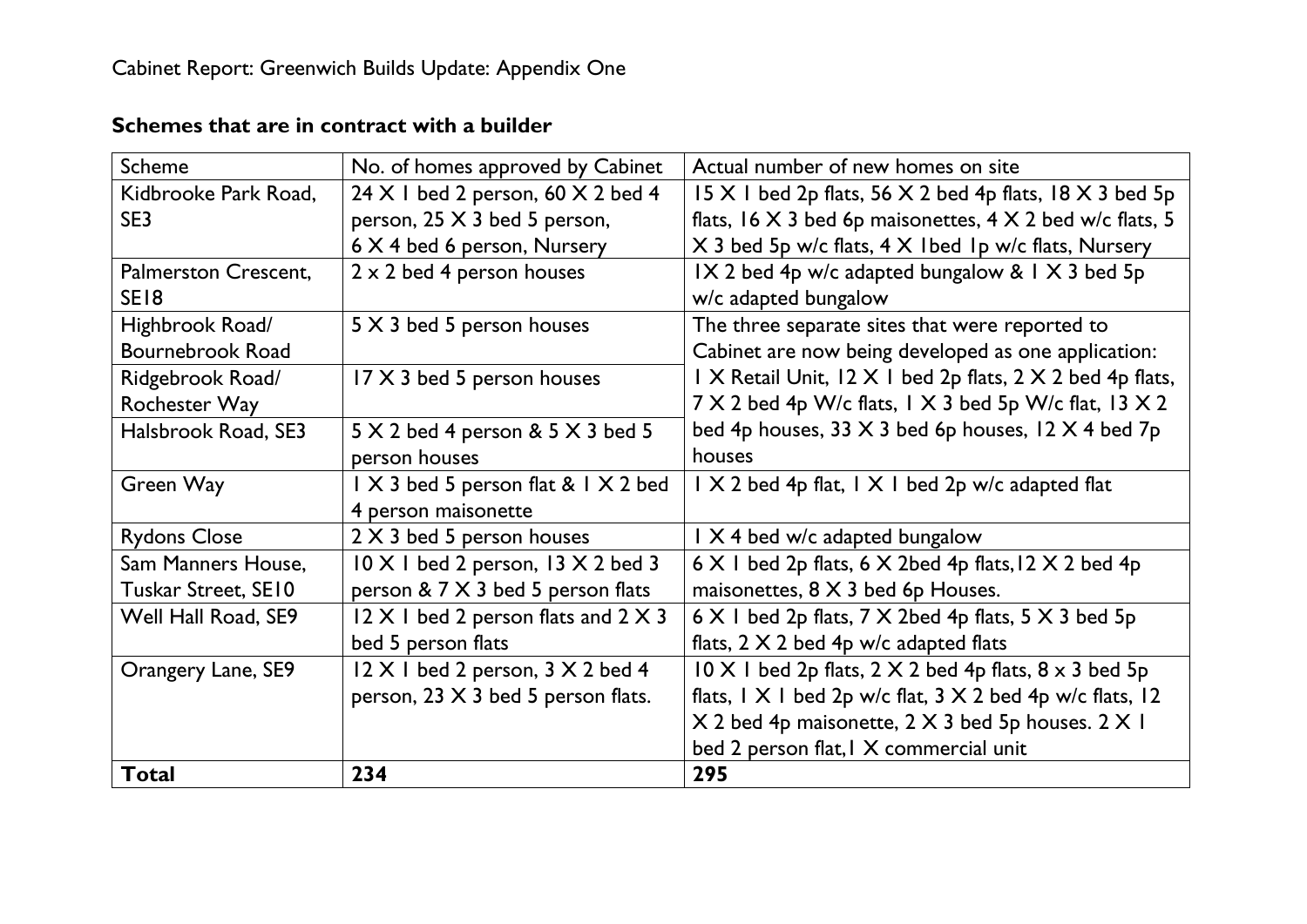| Scheme                        | No. of homes approved by Cabinet                                     | No. of new homes being procured                                            |
|-------------------------------|----------------------------------------------------------------------|----------------------------------------------------------------------------|
| <b>Thanington Court</b>       | I X 3 bed 5 person house<br>2 X 3 bed 5p Houses                      |                                                                            |
| The Triangle, SE10            | 2 X 3 bed 5p Houses, 2 X 4 bed 6p houses<br>3 X 3 bed 5 person flats |                                                                            |
| <b>Blithdale Road, SE2</b>    | 4 X 2 bed 4 person houses                                            | 2 X 5 bed 8p Houses                                                        |
| Land behind Kingsdale         | 15 X 3 bed 5 person flats                                            | 8 X I bed 2p flats, 4 X 3bed 5p flats, 1 X 3 bed w/c                       |
| Road, SE18                    | adapted flat, $2 \times 2$ bed 4p houses                             |                                                                            |
| Pendrell Street, SE18         | $2 \times 3$ bed 6 person houses & $1 \times 2$                      | $IX$ 2 bed 4p w/c adapted bungalow, 2 $X$ 3 bed 6p                         |
|                               | bed 4 person bungalow                                                | houses                                                                     |
| <b>Condover Crescent,</b>     | $2 \times 1$ bed 2 person flats, & 4 $\times$ 2                      | $6 \times 1$ bed 2p flats, $1 \times 2$ bed 4p flat                        |
| SE <sub>18</sub>              | bed 4 person maisonettes                                             |                                                                            |
| <b>Rectory Place/ Charles</b> | I X 2 bed 4 person & 2 X 3 bed 5                                     | $2 \times 5$ bed 9p Houses                                                 |
| Grinling Walk, SE18           | person houses                                                        |                                                                            |
| Speranza Street, SE18         | $13 \times 3$ bed 5 person & 2 $\times$ 4 bed                        | $2 \times 1$ bed 2p flats, $8 \times 2$ bed 4p houses, $5 \times 3$ bed 5p |
|                               | houses                                                               | houses & 2 X 2 bed 4p w/c adapted houses                                   |
| <b>Total</b>                  | 50                                                                   | 52                                                                         |

## **Scheme that are in procurement for a builder**

## **Schemes that are subject to further viability analysis**

| Scheme                         | New homes approved by Cabinet                                                  | Potential no. of new homes under review                |
|--------------------------------|--------------------------------------------------------------------------------|--------------------------------------------------------|
| <b>Riefield Road</b>           | 2 X 3 bed 4 person houses<br>I X I bed 2 person flat & I X 2 bed 4 person flat |                                                        |
| The Oaks/ Congleton            | $4 \times 4$ bed 6 person & 2 $\times$ 2 bed 4                                 | $\vert$ 4 X 4 bed 6 person & 2 X 2 bed 4 person houses |
| Grove                          | person houses                                                                  |                                                        |
| <b>Bliss Crescent (Site B)</b> | $6 \times 3$ bed 4 person, & 2 $\times$ 3 bed 5                                | 6X3 bed 6p houses & 2X 3bed 5p Houses                  |
|                                | person flats                                                                   |                                                        |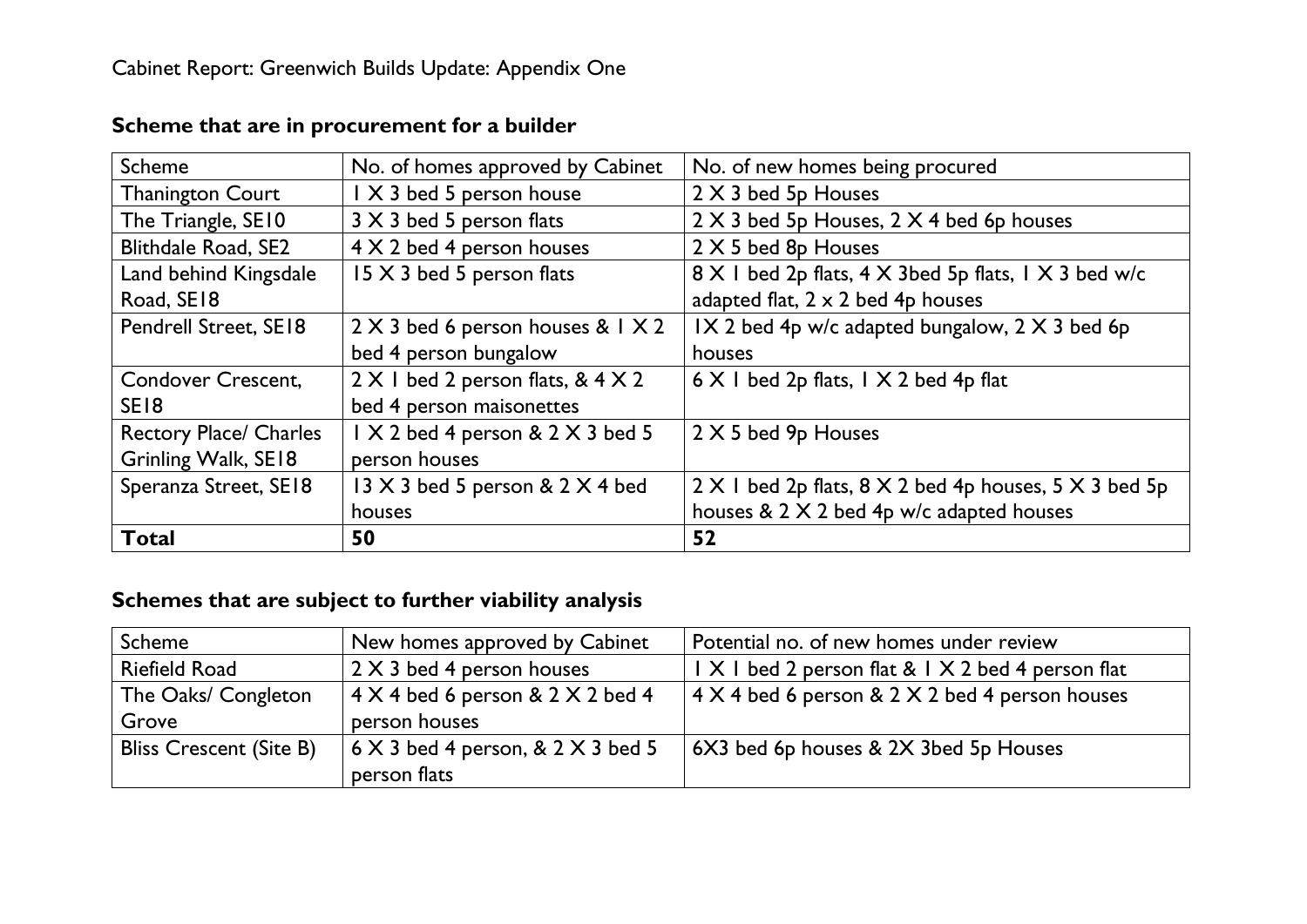| <b>Total</b>                   | 58                                              | bed 2p w/c adapted flats.<br>394                                              |
|--------------------------------|-------------------------------------------------|-------------------------------------------------------------------------------|
| Park Road                      |                                                 | adapted flats, 14 X 3 bed 5p w/c adapted flats, 4 X 1                         |
| Council at Kidbrooke           |                                                 | 5p flats, 38 X 3 bed 6p maisonettes, 24 X 2 bed w/c                           |
| Land owned by the              |                                                 | 85 X I bed 2p flats, 106 X 2 bed 4p flats, 58 X 3 bed                         |
|                                |                                                 | flats & Community facility (600m2)                                            |
| SE <sub>18</sub>               |                                                 | 4p flats, $19 \times 1$ bed 2p flats, $4 \times 1$ bed 2p w/c adapted         |
| & Community Centre,            | person & 10 X 3 bed 5 person flats              | adapted flat, $1 \times 2$ bed 4p w/c adapted flat, $8 \times 2$ bed          |
| <b>Barnfield Estate Office</b> | $21 \times 1$ bed 2 person, $11 \times 2$ bed 4 | $9 \times 2$ bed 4p flats, $7 \times 1$ bed 2p flats, $1 \times 1$ bed 2p w/c |

#### **Schemes withdrawn**

| <b>Scheme</b>                | No. of homes approved by Cabinet                |
|------------------------------|-------------------------------------------------|
| Hastings House/              | 8 X 3 bed 5 person flats                        |
| Mulgrave Road, SE18          |                                                 |
| <b>Land by Samuel Street</b> | 3 X 3 bed 5 person houses                       |
| & Frances Street, SE18       |                                                 |
| Land behind Warren           | 24 $\times$ 3 bed 5 person flats                |
| Court, SE7                   |                                                 |
| Bliss Crescent (Site A),     | $4 \times 2$ bed 4 person, & 2 $\times$ 3 bed 5 |
| SE <sub>13</sub>             | person houses                                   |
| Villas Road, SE18            | I X I bed 2 person, 8 X 2 bed 4                 |
|                              | person, $1 \times 3$ bed 4 person flats         |
| 88 Antelope Road, SE18       | II X 2 bed 4 person houses                      |
|                              |                                                 |